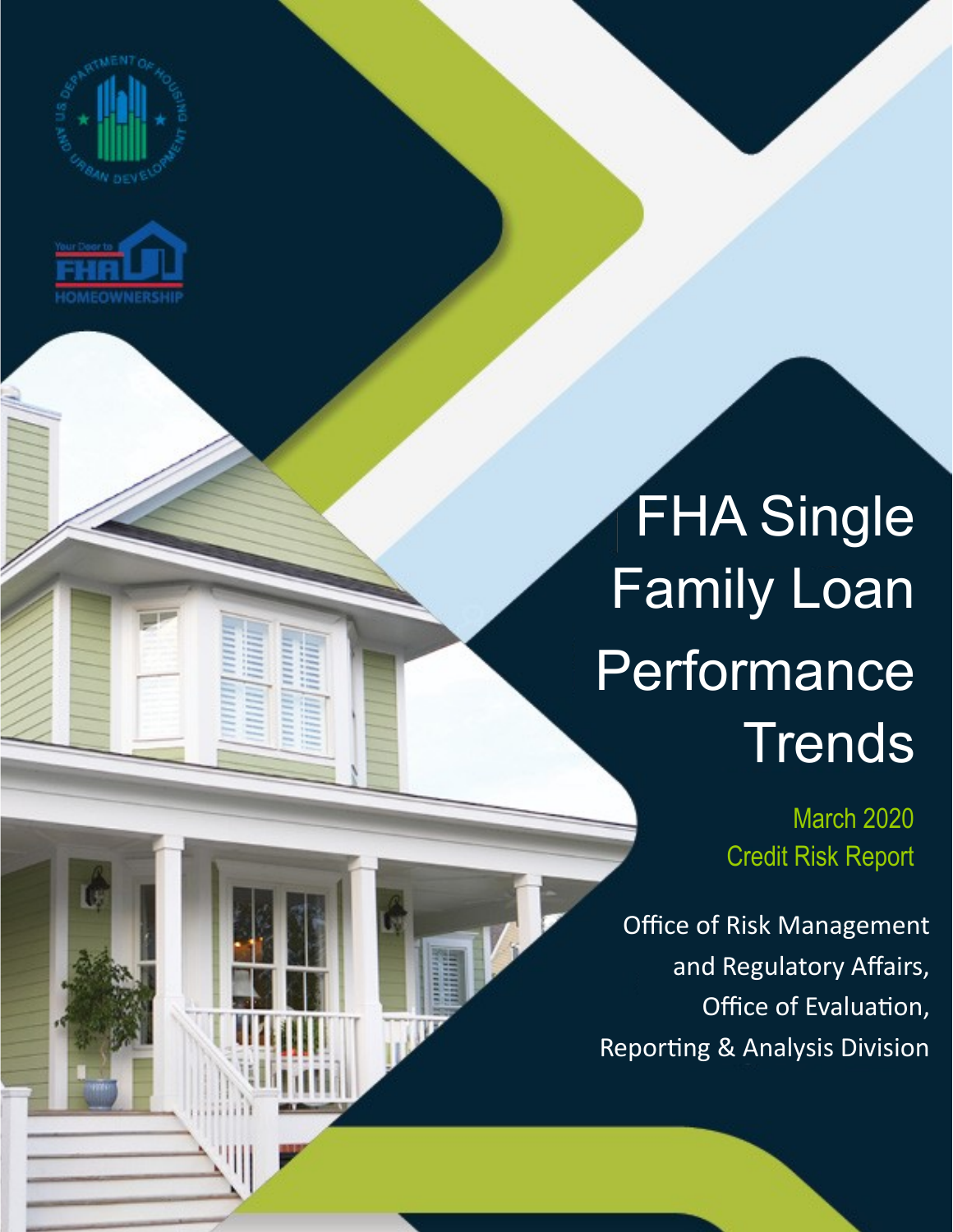## Table of Contents

## Table of Figures

| Figure 1<br>Failure Rate by Fiscal Year. |  |
|------------------------------------------|--|
|------------------------------------------|--|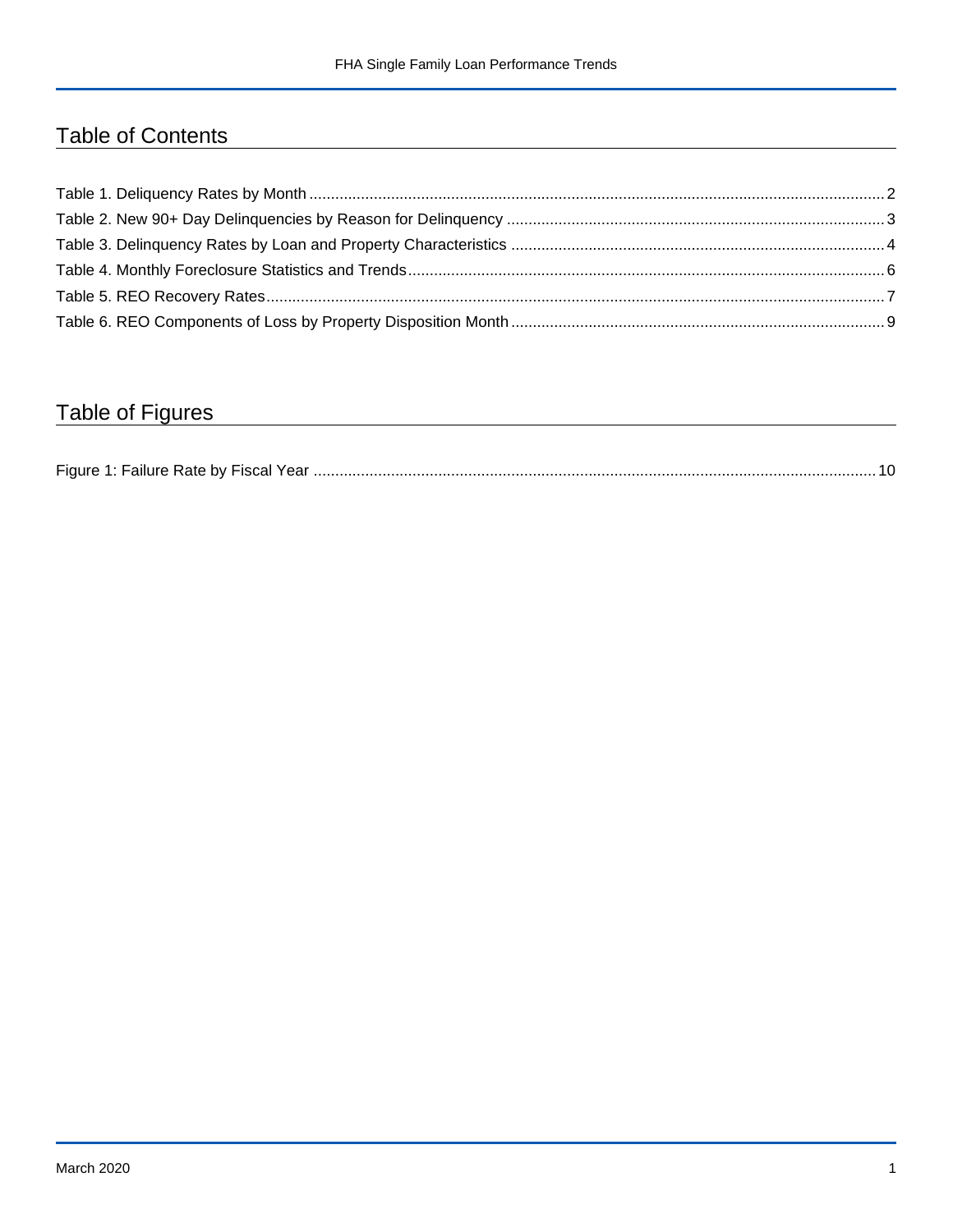|          |                        |            | Delinquency Rates <sup>a</sup> (%) |        | Exceptions <sup>b</sup> (%) |               |                           |
|----------|------------------------|------------|------------------------------------|--------|-----------------------------|---------------|---------------------------|
|          | Active<br>Insurance in |            |                                    |        |                             |               | Serious<br>Delinquency    |
| Month    | Force<br>(EOM)         | $30 - day$ | 60-day                             | 90-day | In Foreclosure              | In Bankruptcy | Rate <sup>c</sup><br>(% ) |
|          |                        |            | <b>Non-Seasonally Adjusted</b>     |        |                             |               |                           |
| Mar 2019 | 8,118,034              | 4.55       | 1.45                               | 2.01   | 1.00                        | 0.87          | 3.88                      |
| Apr      | 8,117,498              | 4.58       | 1.40                               | 1.91   | 0.96                        | 0.87          | 3.74                      |
| May      | 8,114,839              | 4.48       | 1.42                               | 1.86   | 0.94                        | 0.87          | 3.67                      |
| Jun      | 8,114,665              | 5.44       | 1.62                               | 1.94   | 0.92                        | 0.90          | 3.76                      |
| Jul      | 8,116,418              | 5.11       | 1.66                               | 1.96   | 0.91                        | 0.91          | 3.78                      |
| Aug      | 8,117,513              | 5.10       | 1.69                               | 2.00   | 0.91                        | 0.91          | 3.82                      |
| Sep      | 8,107,806              | 5.27       | 1.74                               | 2.07   | 0.90                        | 0.92          | 3.88                      |
| Oct      | 8,098,839              | 5.12       | 1.76                               | 2.13   | 0.89                        | 0.91          | 3.93                      |
| Nov      | 8,094,347              | 5.01       | 1.89                               | 2.26   | 0.88                        | 0.91          | 4.06                      |
| Dec      | 8,096,131              | 5.35       | 1.85                               | 2.52   | 0.90                        | 0.93          | 4.35                      |
| Jan 2020 | 8,125,137              | 5.09       | 1.75                               | 2.25   | 0.92                        | 0.94          | 4.12                      |
| Feb      | 8,128,001              | 5.16       | 1.65                               | 2.17   | 0.93                        | 0.94          | 4.04                      |
| Mar      | 8,122,723              | 5.59       | 1.61                               | 2.72   | 0.56                        | 0.69          | 3.97                      |
|          |                        |            | <b>Seasonally Adjusted</b>         |        |                             |               |                           |
| Mar 2019 | 8,118,034              | 5.26       | 1.68                               | 2.09   | 0.98                        | 0.87          | 3.94                      |
| Apr      | 8,117,498              | 5.01       | 1.60                               | 2.00   | 0.95                        | 0.87          | 3.81                      |
| May      | 8,114,839              | 4.78       | 1.56                               | 1.97   | 0.93                        | 0.87          | 3.77                      |
| Jun      | 8,114,665              | 5.51       | 1.72                               | 2.06   | 0.92                        | 0.89          | 3.87                      |
| Jul      | 8,116,418              | 5.23       | 1.70                               | 2.09   | 0.92                        | 0.91          | 3.93                      |
| Aug      | 8,117,513              | 4.97       | 1.65                               | 2.08   | 0.91                        | 0.92          | 3.91                      |
| Sep      | 8,107,806              | 5.05       | 1.65                               | 2.08   | 0.92                        | 0.93          | 3.93                      |
| Oct      | 8,098,839              | 4.82       | 1.63                               | 2.10   | 0.91                        | 0.92          | 3.93                      |
| Nov      | 8,094,347              | 4.56       | 1.68                               | 2.11   | 0.90                        | 0.91          | 3.93                      |
| Dec      | 8,096,131              | 4.75       | 1.61                               | 2.30   | 0.90                        | 0.93          | 4.14                      |
| Jan 2020 | 8,125,137              | 4.88       | 1.57                               | 2.03   | 0.92                        | 0.93          | 3.88                      |
| Feb      | 8,128,001              | 5.26       | 1.68                               | 2.06   | 0.91                        | 0.94          | 3.91                      |
| Mar      | 8,122,723              | 6.47       | 1.86                               | 2.83   | 0.54                        | 0.70          | 4.07                      |

<span id="page-2-0"></span>**Table 1. Delinquency Rates by Month**

EOM = end of month.

<sup>a</sup> The 90-day category includes all loans that are at least 3 months delinquent excluding those loans in-foreclosure or in-bankruptcy

processing.Included in the delinquency counts are loans under active consideration for loss mitigation foreclosure avoidance.

 $b$  Exceptions are counted separately from delinquencies, regardless of the length of the delinquency period.

<sup>c</sup> Serious delinquency rates are the sum of 90 day delinquencies, plus in-foreclosures and in-bankruptcies.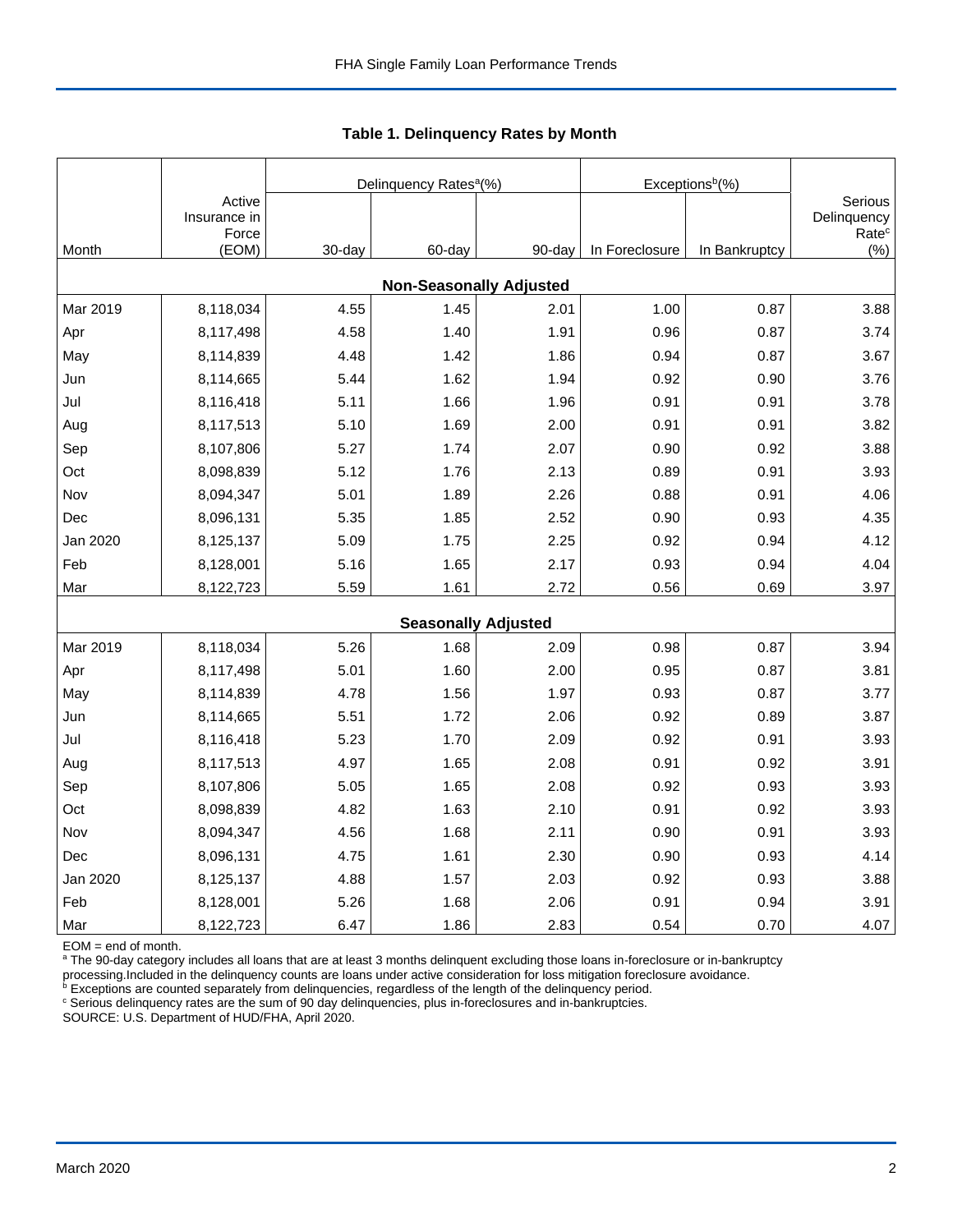|                                      |                              |                        | Share by Reason for Delinquency (%) |                          |                                                              |                                |            |                    |  |  |  |  |
|--------------------------------------|------------------------------|------------------------|-------------------------------------|--------------------------|--------------------------------------------------------------|--------------------------------|------------|--------------------|--|--|--|--|
| <b>Fiscal Year</b><br>and<br>Quarter | New 90+ Day<br>Delinquencies | Reduction of<br>Income | Unemployed                          | Excessive<br>Obligations | Death or<br>Illness of<br>Principal<br>Borrower<br>or Family | Marital<br><b>Difficulties</b> | No Contact | Other <sup>a</sup> |  |  |  |  |
| 2015 Q1                              | 106,665                      | 31.72                  | 6.98                                | 21.88                    | 12.73                                                        | 4.24                           | 11.67      | 10.78              |  |  |  |  |
| 2015 Q2                              | 82,864                       | 32.22                  | 7.11                                | 21.57                    | 12.57                                                        | 4.18                           | 11.45      | 10.90              |  |  |  |  |
|                                      |                              |                        |                                     |                          |                                                              |                                |            |                    |  |  |  |  |
| 2015 Q3                              | 71,869                       | 30.85                  | 6.62                                | 21.25                    | 12.71                                                        | 4.24                           | 13.13      | 11.19              |  |  |  |  |
| 2015 Q4                              | 88,262                       | 30.55                  | 6.57                                | 22.14                    | 12.77                                                        | 4.03                           | 12.13      | 11.82              |  |  |  |  |
| 2016 Q1                              | 92,606                       | 30.65                  | 6.42                                | 22.52                    | 13.01                                                        | 4.05                           | 11.27      | 12.09              |  |  |  |  |
| 2016 Q2                              | 78,978                       | 30.21                  | 6.68                                | 22.72                    | 12.84                                                        | 3.93                           | 11.80      | 11.82              |  |  |  |  |
| 2016 Q3                              | 66,500                       | 30.88                  | 6.75                                | 23.02                    | 13.38                                                        | 4.19                           | 10.61      | 11.17              |  |  |  |  |
| 2016 Q4                              | 85,289                       | 31.85                  | 7.01                                | 23.71                    | 13.16                                                        | 4.03                           | 9.59       | 10.64              |  |  |  |  |
| 2017 Q1                              | 94,958                       | 31.45                  | 6.74                                | 24.34                    | 13.18                                                        | 3.83                           | 9.13       | 11.34              |  |  |  |  |
| 2017 Q2                              | 75,376                       | 31.57                  | 6.91                                | 24.28                    | 13.28                                                        | 3.85                           | 9.70       | 10.40              |  |  |  |  |
| 2017 Q3                              | 65,531                       | 30.73                  | 6.81                                | 24.43                    | 13.86                                                        | 3.94                           | 9.78       | 10.46              |  |  |  |  |
| 2017 Q4                              | 87,286                       | 31.34                  | 6.84                                | 24.91                    | 13.12                                                        | 3.77                           | 9.03       | 10.99              |  |  |  |  |
| 2018 Q1                              | 157,584                      | 24.17                  | 4.57                                | 22.55                    | 8.72                                                         | 2.42                           | 7.17       | 30.41              |  |  |  |  |
| 2018 Q2                              | 88,660                       | 28.90                  | 6.09                                | 24.46                    | 11.83                                                        | 3.26                           | 8.75       | 16.71              |  |  |  |  |
| 2018 Q3                              | 64,397                       | 30.75                  | 6.57                                | 25.31                    | 13.02                                                        | 3.86                           | 8.87       | 11.61              |  |  |  |  |
| 2018 Q4                              | 84,222                       | 31.40                  | 6.72                                | 25.68                    | 13.37                                                        | 3.88                           | 8.71       | 10.24              |  |  |  |  |
| 2019 Q1                              | 92,065                       | 31.07                  | 6.72                                | 26.09                    | 13.48                                                        | 3.71                           | 8.63       | 10.30              |  |  |  |  |
| 2019 Q2                              | 84,788                       | 31.39                  | 7.08                                | 25.47                    | 13.81                                                        | 3.74                           | 8.74       | 9.76               |  |  |  |  |
| 2019 Q3                              | 69,223                       | 30.40                  | 7.62                                | 25.87                    | 14.31                                                        | 3.96                           | 8.18       | 9.67               |  |  |  |  |
| 2019 Q4                              | 90,457                       | 30.02                  | 7.78                                | 26.62                    | 14.22                                                        | 3.72                           | 8.17       | 9.48               |  |  |  |  |
| 2020 Q1                              | 113,969                      | 27.62                  | 7.16                                | 25.28                    | 13.31                                                        | 3.24                           | 8.42       | 14.98              |  |  |  |  |
| 2020 Q2                              | 86,662                       | 26.47                  | 7.54                                | 23.92                    | 12.24                                                        | 2.87                           | 15.66      | 11.30              |  |  |  |  |

<span id="page-3-0"></span>**Table 2. New 90+ Day Delinquencies by Reason for Delinquency**

a Includes abandonment of property, distant employment transfer, neighborhood problems, property problems, inability to sell or rent property, military service, business failure, casualty loss, energy-environment cost, servicing problems, payment adjustment, payment dispute, transfer of ownership pending fraud and incarceration.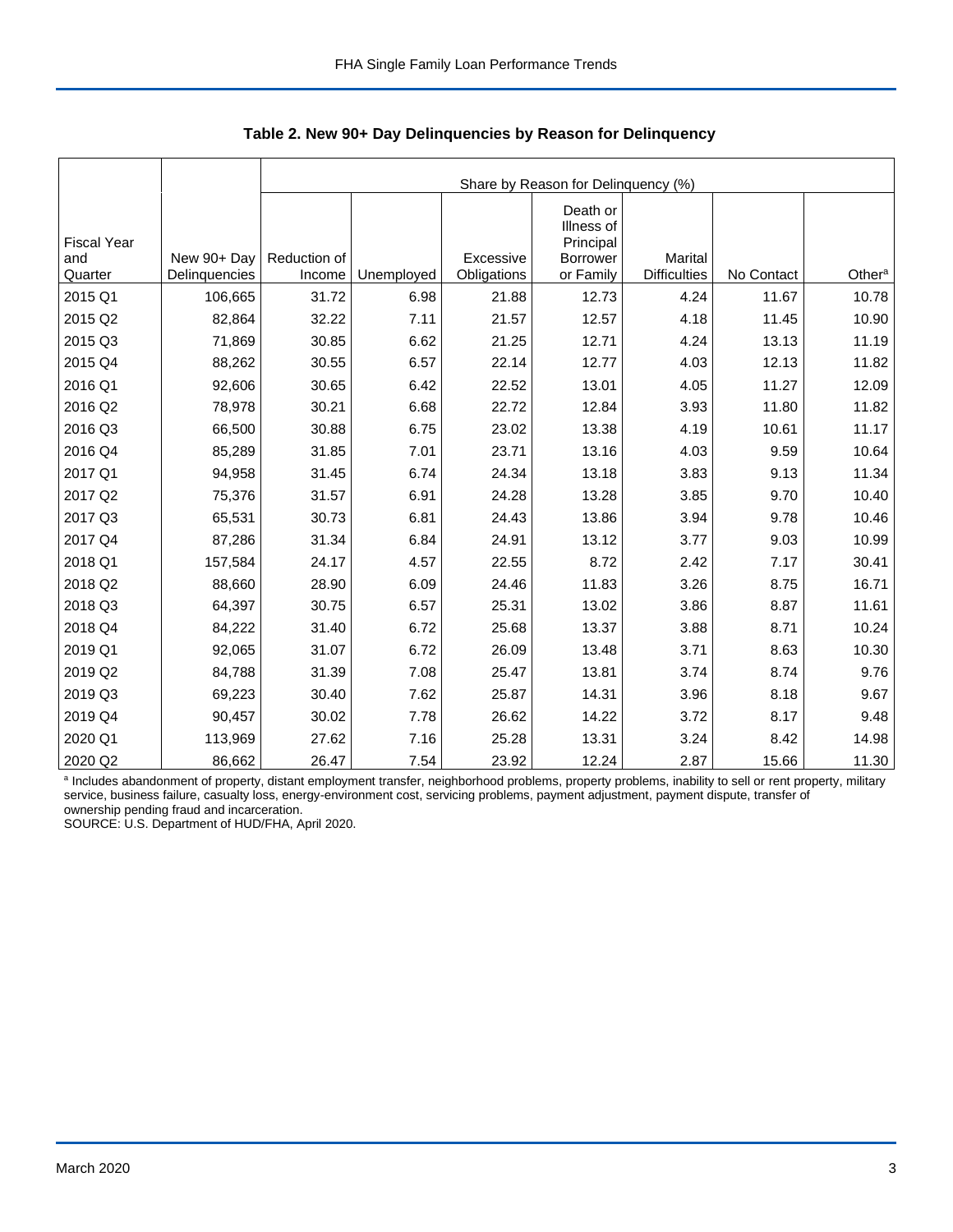|                            |                     | Rates in Percent of Active Loan Counts |        |        |            |             |            |                                  |  |
|----------------------------|---------------------|----------------------------------------|--------|--------|------------|-------------|------------|----------------------------------|--|
|                            | <b>IIF</b>          | All Past                               |        |        |            | In          | In         | Serious                          |  |
|                            | Shares <sup>a</sup> | Due <sup>b</sup>                       | 30 Day | 60 Day | $90 + Day$ | Foreclosure | Bankruptcy | Delinquency<br>Rate <sup>c</sup> |  |
| <b>Loan Purpose</b>        |                     |                                        |        |        |            |             |            |                                  |  |
| All Active Loans           | 8,122,723           | 11.17                                  | 5.59   | 1.61   | 2.72       | 0.56        | 0.69       | 3.97                             |  |
| Purchase                   | 69.30               | 12.29                                  | 6.11   | 1.82   | 3.06       | 0.58        | 0.73       | 4.37                             |  |
| Refinance                  | 30.70               | 8.63                                   | 4.42   | 1.14   | 1.95       | 0.51        | 0.61       | 3.07                             |  |
| <b>Refinance</b>           |                     |                                        |        |        |            |             |            |                                  |  |
| Refinance Loans            | 2,493,637           | 8.63                                   | 4.42   | 1.14   | 1.95       | 0.51        | 0.61       | 3.07                             |  |
| Conventional               | 34.33               | 9.74                                   | 4.83   | 1.30   | 2.26       | 0.67        | 0.68       | 3.61                             |  |
| No Cash-out                | 19.71               | 9.63                                   | 4.75   | 1.28   | 2.20       | 0.68        | 0.71       | 3.59                             |  |
| Cash-out                   | 14.62               | 9.89                                   | 4.94   | 1.32   | 2.33       | 0.66        | 0.63       | 3.63                             |  |
| <b>FHA</b>                 | 14.49               | 7.48                                   | 4.07   | 0.97   | 1.63       | 0.31        | 0.49       | 2.43                             |  |
| No Cash-out                | 7.08                | 7.13                                   | 3.81   | 0.91   | 1.56       | 0.33        | 0.52       | 2.41                             |  |
| Cash-out                   | 7.41                | 7.81                                   | 4.32   | 1.04   | 1.70       | 0.29        | 0.47       | 2.45                             |  |
| Streamline                 | 51.17               | 8.22                                   | 4.24   | 1.09   | 1.84       | 0.45        | 0.60       | 2.90                             |  |
| <b>Credit Score Ranged</b> |                     |                                        |        |        |            |             |            |                                  |  |
| Loans with Credit Scores   | 6,509,868           | 11.14                                  | 5.59   | 1.59   | 2.74       | 0.54        | 0.67       | 3.96                             |  |
| < 500                      | 0.09                | 32.87                                  | 13.05  | 5.02   | 9.55       | 2.68        | 2.57       | 14.80                            |  |
| 500-579                    | 1.76                | 27.52                                  | 12.02  | 4.18   | 7.50       | 1.75        | 2.07       | 11.32                            |  |
| 580-619                    | 8.24                | 21.03                                  | 9.90   | 3.25   | 5.57       | 1.04        | 1.27       | 7.89                             |  |
| 620-659                    | 32.07               | 15.74                                  | 7.88   | 2.27   | 3.90       | 0.71        | 0.97       | 5.59                             |  |
| 660-719                    | 39.14               | 8.21                                   | 4.31   | 1.12   | 1.91       | 0.40        | 0.47       | 2.77                             |  |
| 720-850                    | 18.69               | 3.37                                   | 1.78   | 0.43   | 0.77       | 0.21        | 0.17       | 1.15                             |  |
| <b>Fiscal Year Cohort</b>  |                     |                                        |        |        |            |             |            |                                  |  |
| <b>All Cohorts</b>         | 8,122,723           | 11.17                                  | 5.59   | 1.61   | 2.72       | 0.56        | 0.69       | 3.97                             |  |
| pre-2005                   | 7.47                | 16.48                                  | 8.05   | 2.72   | 3.89       | 0.78        | 1.04       | 5.71                             |  |
| 2005                       | 1.15                | 18.76                                  | 8.77   | 3.02   | 4.56       | 1.12        | 1.29       | 6.96                             |  |
| 2006                       | 0.93                | 20.44                                  | 9.19   | 3.19   | 5.07       | 1.54        | 1.45       | 8.06                             |  |
| 2007                       | 0.88                | 23.22                                  | 9.84   | 3.46   | 6.36       | 1.73        | 1.83       | 9.92                             |  |
| 2008                       | 2.06                | 23.36                                  | 10.01  | 3.32   | 6.31       | 2.00        | 1.73       | 10.04                            |  |
| 2009                       | 4.39                | 16.08                                  | 7.33   | 2.27   | 4.03       | 1.27        | 1.18       | 6.48                             |  |
| 2010                       | 5.55                | 12.30                                  | 5.94   | 1.77   | 2.88       | 0.83        | 0.89       | 4.60                             |  |
| 2011                       | 4.49                | 10.59                                  | 5.18   | 1.53   | 2.44       | 0.64        | 0.80       | 3.88                             |  |
| 2012                       | 5.58                | 8.87                                   | 4.41   | 1.24   | 2.04       | 0.47        | 0.70       | 3.22                             |  |
| 2013                       | 7.81                | 7.75                                   | 3.97   | 1.01   | 1.74       | 0.41        | 0.61       | 2.77                             |  |
| 2014                       | 3.65                | 12.96                                  | 6.12   | 1.78   | 3.18       | 0.72        | 1.16       | 5.05                             |  |
| 2015                       | 6.79                | 11.88                                  | 5.75   | 1.67   | 2.98       | 0.56        | 0.92       | 4.46                             |  |
| 2016                       | 9.86                | 11.04                                  | 5.52   | 1.54   | 2.76       | 0.47        | 0.75       | 3.98                             |  |
| 2017                       | 11.30               | 11.30                                  | 5.77   | 1.56   | 2.96       | 0.43        | 0.58       | 3.97                             |  |
| 2018                       | 9.68                | 12.21                                  | 6.15   | 1.71   | 3.40       | 0.46        | 0.49       | 4.36                             |  |
| 2019                       | 10.30               | 8.46                                   | 4.95   | 1.33   | 1.82       | 0.20        | 0.15       | 2.17                             |  |
| 2020                       | 8.11                | 2.27                                   | 1.87   | 0.27   | 0.11       | 0.00        | 0.01       | 0.12                             |  |

<span id="page-4-0"></span>Table 3. Delinquency Rates by Loan and Property Characteristics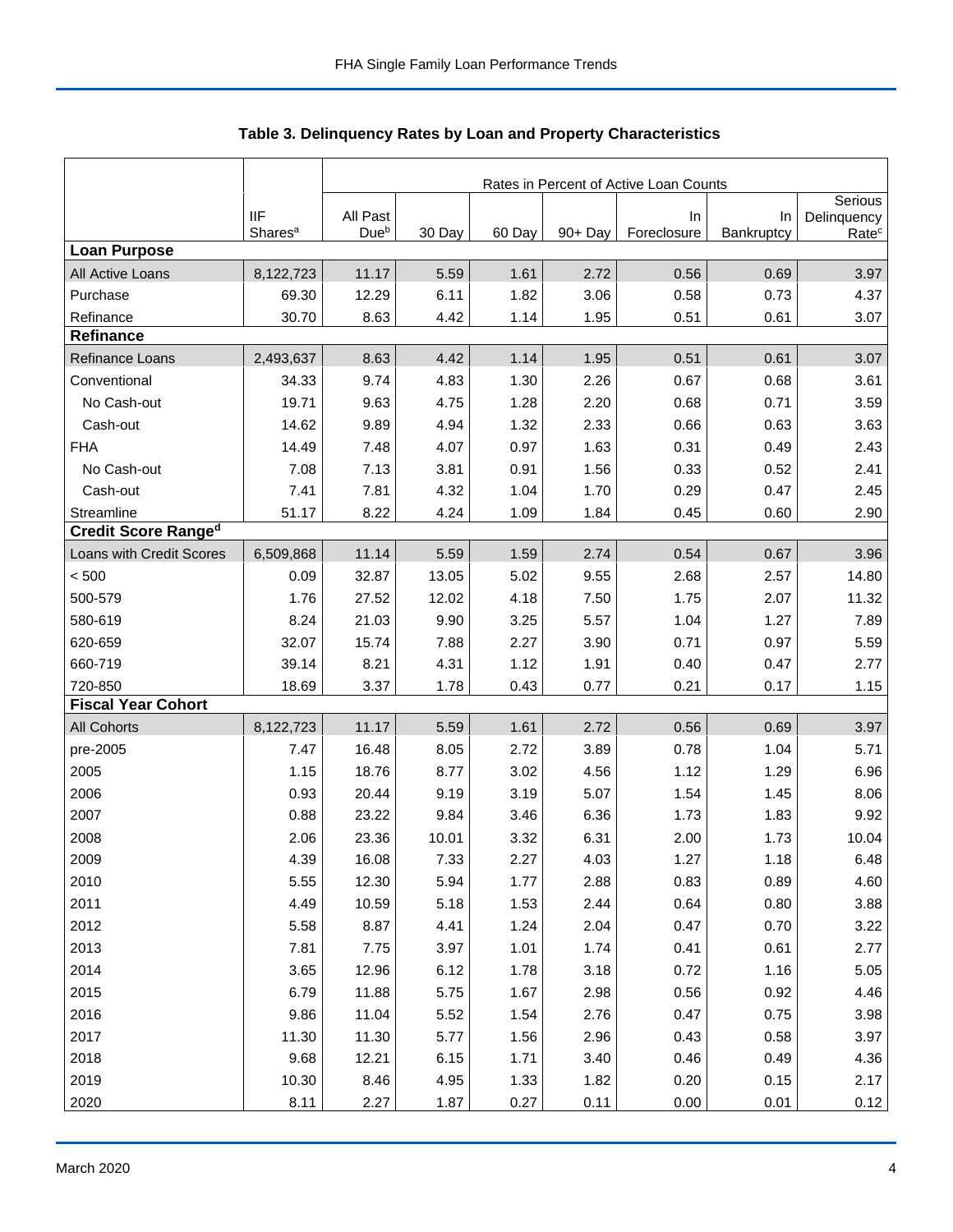|                                           |                                   | Rates in Percent of Active Loan Counts |        |        |         |             |            |                   |  |  |
|-------------------------------------------|-----------------------------------|----------------------------------------|--------|--------|---------|-------------|------------|-------------------|--|--|
|                                           |                                   |                                        |        |        |         |             |            | Seriously         |  |  |
|                                           | <b>IIF</b><br>Shares <sup>a</sup> | All Past<br>Due <sup>b</sup>           |        |        |         | In          | In         | Delinquency       |  |  |
| Loan Amount at Origination (\$ thousands) |                                   |                                        | 30 Day | 60 Day | 90+ Day | Foreclosure | Bankruptcy | Rate <sup>c</sup> |  |  |
| All Loan Amounts                          | 8,122,723                         | 11.17                                  | 5.59   | 1.61   | 2.72    | 0.56        | 0.69       | 3.97              |  |  |
| < 50                                      | 2.45                              | 12.49                                  | 5.98   | 1.92   | 2.90    | 0.92        | 0.77       | 4.59              |  |  |
| 50-99                                     | 20.64                             | 11.92                                  | 5.80   | 1.75   | 2.80    | 0.75        | 0.82       | 4.37              |  |  |
| 100-149                                   | 26.38                             | 11.46                                  | 5.66   | 1.68   | 2.75    | 0.58        | 0.80       | 4.13              |  |  |
| 150-199                                   | 20.42                             | 10.87                                  | 5.51   | 1.56   | 2.65    | 0.47        | 0.67       | 3.80              |  |  |
| 200-249                                   | 13.01                             | 10.38                                  | 5.34   | 1.48   | 2.59    | 0.42        | 0.56       | 3.56              |  |  |
| 250-399                                   | 14.19                             | 10.67                                  | 5.50   | 1.48   | 2.76    | 0.43        | 0.49       | 3.69              |  |  |
| 400-499                                   | 1.79                              | 10.14                                  | 5.19   | 1.34   | 2.75    | 0.46        | 0.40       | 3.61              |  |  |
| >499                                      | 1.12                              | 9.89                                   | 5.05   | 1.30   | 2.69    | 0.51        | 0.34       | 3.54              |  |  |
| <b>Property Type</b>                      |                                   |                                        |        |        |         |             |            |                   |  |  |
| All Property Types                        | 8,122,723                         | 11.17                                  | 5.59   | 1.61   | 2.72    | 0.56        | 0.69       | 3.97              |  |  |
| Detached                                  | 86.45                             | 11.26                                  | 5.68   | 1.63   | 2.72    | 0.53        | 0.70       | 3.95              |  |  |
| <b>Manufactured Housing</b>               | 3.38                              | 11.33                                  | 5.36   | 1.61   | 2.65    | 0.92        | 0.78       | 4.35              |  |  |
| 2-4 Units                                 | 2.19                              | 9.81                                   | 4.46   | 1.26   | 2.72    | 0.94        | 0.44       | 4.10              |  |  |
| Condo                                     | 2.81                              | 8.62                                   | 4.07   | 1.15   | 2.30    | 0.54        | 0.56       | 3.40              |  |  |
| Townhouse                                 | 5.17                              | 11.52                                  | 5.59   | 1.67   | 2.97    | 0.63        | 0.66       | 4.25              |  |  |
| <b>Purchase Loan Type</b>                 |                                   |                                        |        |        |         |             |            |                   |  |  |
| All Purchase Loans                        | 5,628,654                         | 12.29                                  | 6.11   | 1.82   | 3.06    | 0.58        | 0.73       | 4.36              |  |  |
| Repeat                                    | 16.68                             | 9.93                                   | 5.23   | 1.41   | 2.25    | 0.45        | 0.59       | 3.29              |  |  |
| First-time                                | 83.32                             | 12.76                                  | 6.28   | 1.90   | 3.22    | 0.60        | 0.75       | 4.58              |  |  |
| Down Payment Assistance (DPA) Type        |                                   |                                        |        |        |         |             |            |                   |  |  |
| All Sources of Funds                      | 8,122,723                         | 11.17                                  | 5.59   | 1.61   | 2.72    | 0.56        | 0.69       | 3.97              |  |  |
| Government                                | 7.59                              | 12.76                                  | 6.00   | 1.96   | 3.42    | 0.56        | 0.82       | 4.80              |  |  |
| Relative                                  | 16.27                             | 14.26                                  | 7.16   | 2.12   | 3.56    | 0.64        | 0.78       | 4.98              |  |  |
| Other                                     | 1.94                              | 18.48                                  | 8.46   | 2.93   | 4.68    | 0.98        | 1.43       | 7.09              |  |  |
| Seller Funded                             | 0.51                              | 27.16                                  | 11.44  | 4.06   | 7.60    | 1.88        | 2.18       | 11.66             |  |  |
| No DPA                                    | 73.68                             | 10.02                                  | 5.08   | 1.41   | 2.38    | 0.51        | 0.63       | 3.52              |  |  |

**Table 3. Delinquency Rates by Loan and Property Characteristics**

IIF = insurance in force.

<sup>a</sup> For each subpanel, the loan shares add to 100%. However, in some of the subpanels, the total loans in the analysis do not add to 100% of IIF. For example, the IIF shares for refinance loans add to 100% of refinance loans. Streamline refinance loans are not included in the Credit Score

Range analysis; the IIF shares in that panel, add to 100% of fully-underwritten loans.<br><sup>b</sup> Includes all loans 30 or more days past due, including those in bankruptcy or foreclosure.

c Includes all loans 90 days past due plus all in-bankruptcy and in-foreclosure cases.

<sup>d</sup> Credit score reporting began in May 2004 but was not mandatory until July 2008. Streamline Refinance loans do not require credit score reporting.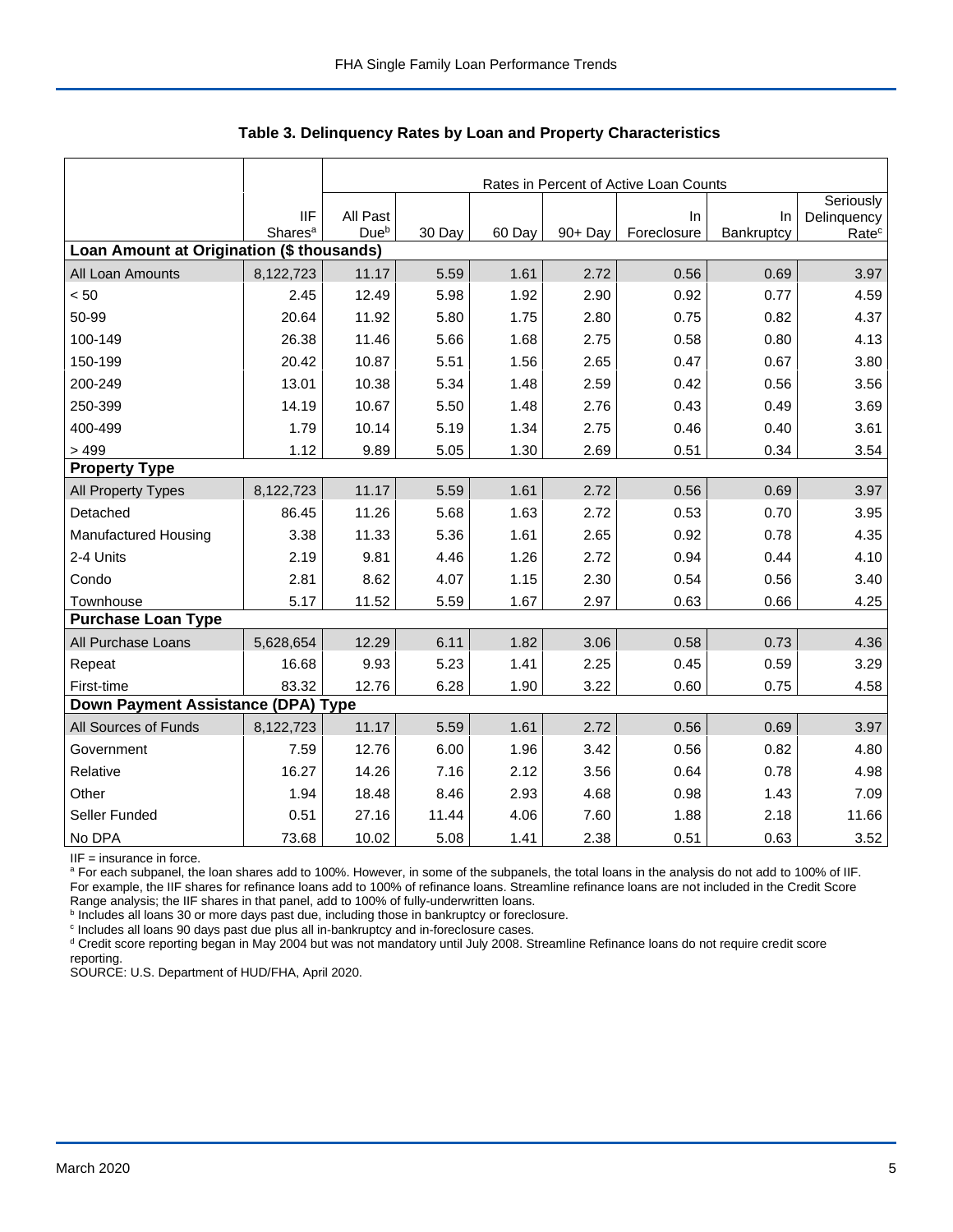|        |       |              |               |                          |             | Foreclosure             | Annualized         |
|--------|-------|--------------|---------------|--------------------------|-------------|-------------------------|--------------------|
| Fiscal |       | Insurance in | Foreclosure   | In                       | Foreclosure | Starts:                 | Foreclosure        |
| Year   | Month | Force        | <b>Starts</b> | Foreclosure <sup>a</sup> | Claimsb     | 6-month MA <sup>c</sup> | Rate <sup>d%</sup> |
| 2017   | Mar   | 7,904,390    | 11,783        | 116,236                  | 6,345       | 10,605                  | 0.96               |
|        | Apr   | 7,917,975    | 9,085         | 114,284                  | 5,517       | 10,427                  | 0.83               |
|        | May   | 7,934,510    | 9,536         | 112,048                  | 5,979       | 10,381                  | 0.90               |
|        | Jun   | 7,950,029    | 8,779         | 108,632                  | 6,286       | 10,150                  | 0.94               |
|        | Jul   | 7,962,527    | 8,115         | 103,183                  | 5,825       | 9,698                   | 0.87               |
|        | Aug   | 7,973,604    | 9,472         | 103,830                  | 6,800       | 9,462                   | 1.02               |
|        | Sep   | 7,982,070    | 8,019         | 94,946                   | 5,786       | 8,834                   | 0.87               |
| 2018   | Oct   | 7,986,663    | 8,751         | 94,012                   | 6,008       | 8,779                   | 0.90               |
|        | Nov   | 7,988,634    | 8,488         | 92,810                   | 5,524       | 8,604                   | 0.83               |
|        | Dec   | 7,989,699    | 8,854         | 93,261                   | 4,756       | 8,617                   | 0.71               |
|        | Jan   | 8,005,645    | 9,874         | 91,506                   | 5,066       | 8,910                   | 0.76               |
|        | Feb   | 8,007,772    | 9,937         | 92,797                   | 5,023       | 8,987                   | 0.75               |
|        | Mar   | 8,007,182    | 10,239        | 92,153                   | 5,708       | 9,357                   | 0.85               |
|        | Apr   | 8,012,065    | 9,692         | 90,663                   | 5,406       | 9,514                   | 0.81               |
|        | May   | 8,015,714    | 10,272        | 89,409                   | 5,804       | 9,811                   | 0.87               |
|        | Jun   | 8,024,523    | 9,106         | 87,390                   | 5,440       | 9,853                   | 0.81               |
|        | Jul   | 8,031,487    | 8,380         | 82,258                   | 4,882       | 9,604                   | 0.73               |
|        | Aug   | 8,037,609    | 9,811         | 85,106                   | 5,207       | 9,583                   | 0.77               |
|        | Sep   | 8,048,639    | 7,830         | 83,334                   | 4,151       | 9,182                   | 0.62               |
| 2019   | Oct   | 8,062,967    | 10,356        | 81,407                   | 5,549       | 9,293                   | 0.82               |
|        | Nov   | 8,077,125    | 9,315         | 80,980                   | 4,488       | 9,133                   | 0.66               |
|        | Dec   | 8,086,151    | 9,431         | 80,094                   | 4,086       | 9,187                   | 0.60               |
|        | Jan   | 8,112,026    | 11,395        | 83,174                   | 4,469       | 9,690                   | 0.66               |
|        | Feb   | 8,117,180    | 10,288        | 84,258                   | 4,355       | 9,769                   | 0.64               |
|        | Mar   | 8,118,034    | 10,200        | 81,377                   | 4,703       | 10,164                  | 0.69               |
|        | Apr   | 8,117,498    | 9,461         | 78,277                   | 4,883       | 10,015                  | 0.72               |
|        | May   | 8,114,839    | 8,879         | 76,321                   | 3,984       | 9,942                   | 0.59               |
|        | Jun   | 8,114,665    | 7,710         | 74,502                   | 3,746       | 9,656                   | 0.55               |
|        | Jul   | 8,116,418    | 8,053         | 73,946                   | 3,761       | 9,099                   | 0.55               |
|        | Aug   | 8,117,513    | 9,057         | 73,562                   | 4,032       | 8,893                   | 0.59               |
|        | Sep   | 8,107,806    | 7,816         | 72,575                   | 3,558       | 8,496                   | 0.53               |
| 2020   | Oct   | 8,098,839    | 9,751         | 71,711                   | 4,163       | 8,544                   | 0.62               |
|        | Nov   | 8,094,347    | 8,587         | 71,543                   | 3,652       | 8,496                   | 0.54               |
|        | Dec   | 8,096,131    | 9,090         | 73,070                   | 3,566       | 8,726                   | 0.53               |
|        | Jan   | 8,125,137    | 10,842        | 75,086                   | 3,855       | 9,191                   | 0.57               |
|        | Feb   | 8,128,001    | 10,643        | 75,294                   | 3,378       | 9,455                   | 0.50               |
|        | Mar   | 8,122,723    | 6,746         | 45,107                   | 3,910       | 9,277                   | 0.58               |

<span id="page-6-0"></span>**Table 4. Monthly Foreclosure Statistics and Trends**

<sup>a</sup> Numbers of loans are in some stage of foreclosure processing at the end of each month.

b This is the number of claims paid by HUD. These are nearly all for completed foreclosure actions.

<sup>c</sup> The six-month moving average of foreclosure starts is presented here to smooth out variations in actual starts each month. <sup>d</sup> An annualized foreclosure rate takes the monthly foreclosure claim rate and transforms that into its annual equivalency. That is, if the same foreclosure claim rate continued for 12 straight months, then the figure is the final annual foreclosure rate result as a percentage of beginning insurance-in-force.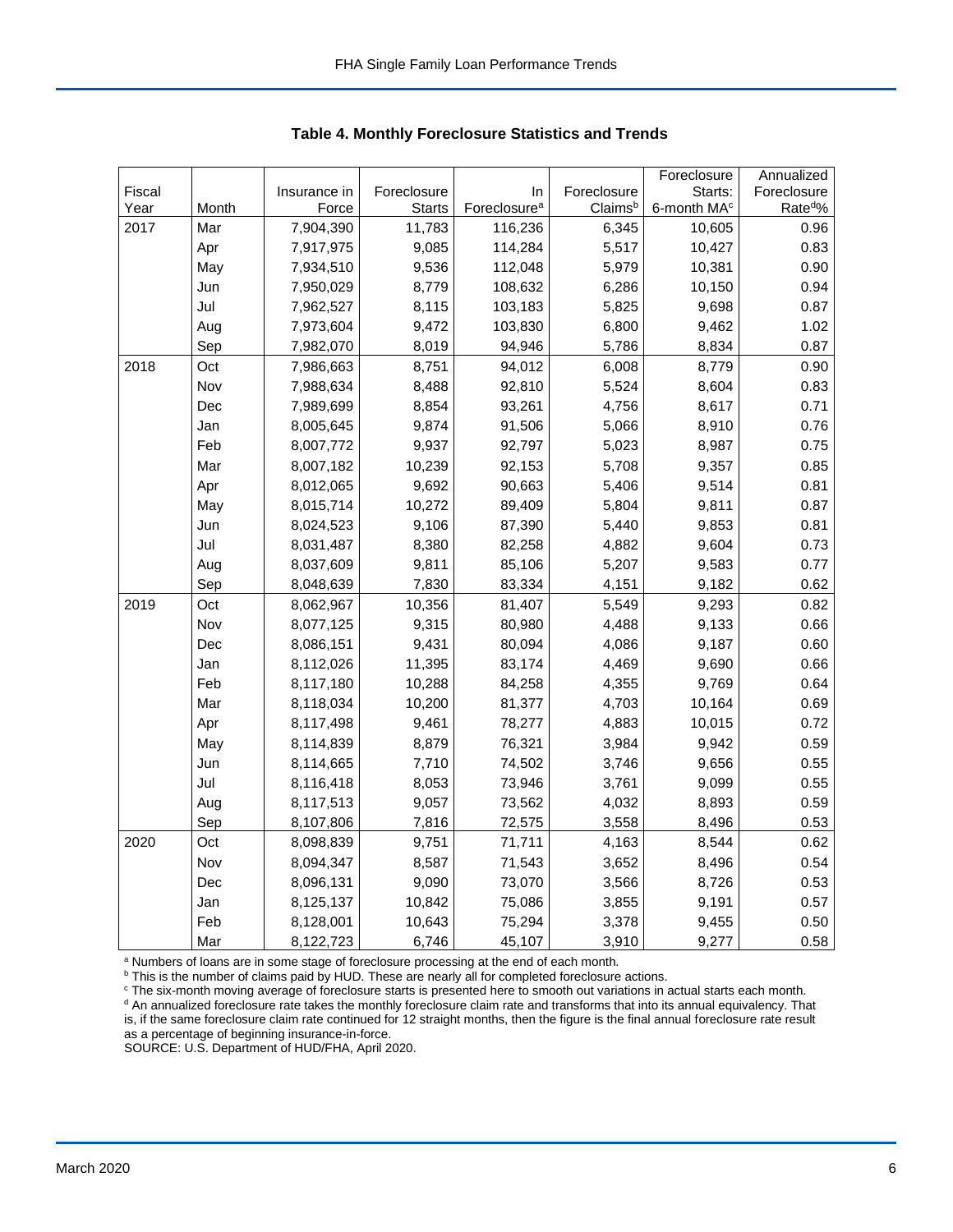<span id="page-7-0"></span>Tabl e 5. REO R ecovery R ates **Table 5. REO Recovery Rates**

|                                |                |               | Recovery Rates (%) | Percentage Point Change |               |                      |  |
|--------------------------------|----------------|---------------|--------------------|-------------------------|---------------|----------------------|--|
|                                |                |               |                    |                         | From Previous | <b>From Previous</b> |  |
| Disposition State <sup>b</sup> | Dispositions   | February 2020 | January 2020       | February 2019           | Month         | Year                 |  |
| $\underline{\mathsf{U}}$       | 1,248          | 50.8          | 49.0               | 42.2                    | 1.8           | 8.7                  |  |
| IL.                            | 81             | 22.3          | 22.4               | 16.2                    | $-0.1$        | 6.1                  |  |
| OH                             | 80             | 36.7          | 38.2               | 28.7                    | $-1.5$        | 8.0                  |  |
| <b>CT</b>                      | 77             | 51.5          | 45.8               | 33.9                    | 5.7           | 17.6                 |  |
| <b>NJ</b>                      | 76             | 39.0          | 35.5               | 16.3                    | 3.5           | 22.7                 |  |
| <b>NY</b>                      | 69             | 30.9          | 24.8               | 20.6                    | 6.1           | 10.3                 |  |
| <b>ΤX</b>                      | 67             | 64.6          | 61.3               | 58.9                    | 3.3           | 5.7                  |  |
| PA                             | 55             | 46.8          | 45.4               | 25.9                    | 1.4           | 20.9                 |  |
| LA                             | 50             | 43.3          | 45.2               | 44.2                    | $-1.9$        | $-0.9$               |  |
| <b>MD</b>                      | 49             | 53.0          | 40.3               | 46.5                    | 12.7          | 6.4                  |  |
| MI                             | 48             | 54.2          | 45.9               | 39.1                    | 8.3           | 15.1                 |  |
| FL.                            | 47             | 62.6          | 61.6               | 56.9                    | 0.9           | 5.6                  |  |
| KS                             | 42             | 59.3          | 48.8               | 49.5                    | 10.5          | 9.8                  |  |
| <b>MO</b>                      | 41             | 56.8          | 59.3               | 46.1                    | $-2.5$        | 10.7                 |  |
| AL                             | 38             | 54.9          | 47.8               | 54.2                    | 7.1           | 0.6                  |  |
| IN                             | 38             | 43.2          | 41.1               | 35.0                    | 2.1           | 8.2                  |  |
| GA                             | 35             | 63.1          | 58.5               | 48.8                    | 4.6           | 14.3                 |  |
| KY                             | 35             | 54.0          | 42.8               | 35.6                    | 11.2          | 18.3                 |  |
| VA                             | 34             | 62.4          | 64.2               | 55.1                    | $-1.8$        | $7.3$                |  |
| NC                             | 25             | 67.9          | 54.6               | 51.9                    | 13.3          | 16.0                 |  |
| OK                             | 23             | 53.1          | 45.1               | 46.4                    | 8.0           | 6.7                  |  |
| <b>PR</b>                      | 22             | 58.3          | 54.7               | 47.2                    | 3.6           | 11.1                 |  |
| SC                             | 22             | 53.0          | 52.1               | 42.2                    | 0.9           | 10.8                 |  |
| <b>MS</b>                      | 17             | 53.7          | 57.5               | 56.6                    | $-3.8$        | $-3.0$               |  |
| <b>TN</b>                      | 17             | 65.1          | 61.1               | 66.6                    | 4.0           | $-1.5$               |  |
| <b>MN</b>                      | 16             | 59.5          | 53.7               | 52.4                    | 5.8           | 7.1                  |  |
| AR                             | 15             | 55.3          | 60.9               | 47.0                    | $-5.7$        | 8.3                  |  |
| MA                             | 11             | 62.4          | 91.3               | 33.7                    | $-29.0$       | 28.7                 |  |
| WI                             | 11             | 51.0          | 56.2               | 22.3                    | $-5.2$        | 28.6                 |  |
| WV                             | 11             | 21.5          | 37.0               | 25.3                    | $-15.5$       | $-3.8$               |  |
| CO                             | $10\,$         | 86.4          | 85.0               | 75.3                    | $1.4$         | 11.1                 |  |
| IA                             | 9              | 29.6          | 27.2               | 15.9                    | 2.4           | 13.7                 |  |
| <b>NM</b>                      | 9              | 37.4          | 52.1               | 48.7                    | $-14.7$       | $-11.3$              |  |
| AK                             | $\bf 8$        | 66.7          | 53.8               | 56.8                    | 12.9          | $9.9\,$              |  |
| AZ                             | 8              | 101.1         | 92.6               | 56.8                    | 8.5           | 44.3                 |  |
| ME                             | 8              | 16.1          | 59.0               | 11.0                    | $-42.9$       | 5.1                  |  |
| ND                             | $\overline{7}$ | 47.0          | 34.2               | 50.9                    | 12.8          | $-4.0$               |  |
| WA                             | $\overline{7}$ | 89.1          | 74.0               | 70.2                    | 15.1          | 18.9                 |  |
| MT                             | $\,6\,$        | 51.5          | 46.6               | 50.2                    | 4.9           | $1.3$                |  |
| CA                             | 5              | 67.9          | 83.1               | 90.7                    | $-15.2$       | $-22.7$              |  |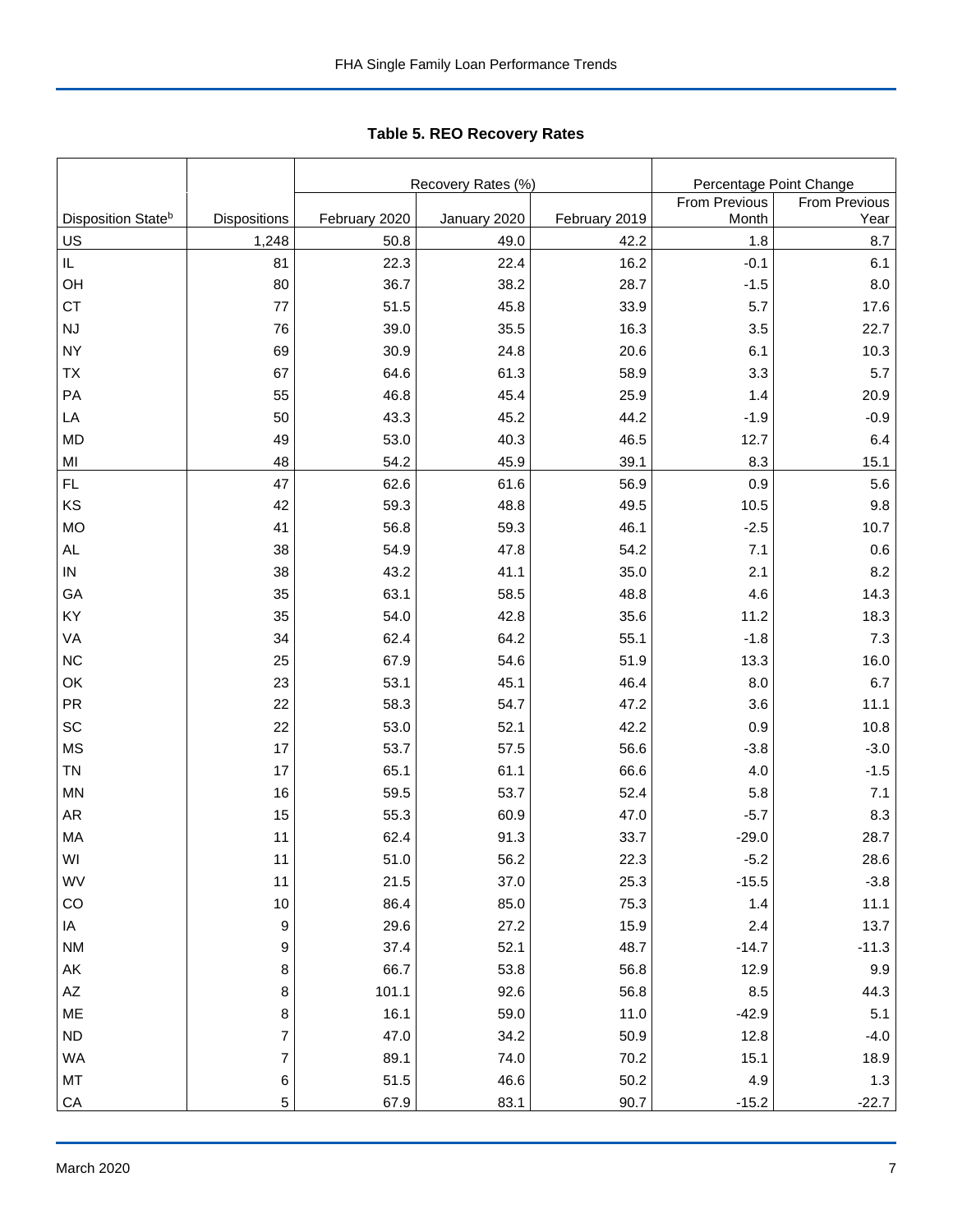|                                |                     |               | Recovery Rates (%) | Percentage Point Change |               |                      |
|--------------------------------|---------------------|---------------|--------------------|-------------------------|---------------|----------------------|
|                                |                     |               |                    |                         | From Previous | <b>From Previous</b> |
| Disposition State <sup>b</sup> | <b>Dispositions</b> | February 2020 | January 2020       | February 2019           | Month         | Year                 |
| <b>NH</b>                      | 4                   | 94.5          | 64.0               | 24.8                    | 30.5          | 69.7                 |
| <b>OR</b>                      | 4                   | 87.4          | 60.8               | 109.6                   | 26.6          | $-22.1$              |
| DE                             | 2                   | 41.6          | 48.3               | 20.5                    | $-6.7$        | 21.1                 |
| <b>NV</b>                      | 2                   | 55.1          | 78.2               | 76.4                    | $-23.1$       | $-21.3$              |
| R <sub>l</sub>                 | $\overline{c}$      | 46.4          | 59.3               | 46.9                    | $-13.0$       | $-0.5$               |
| <b>SD</b>                      | $\overline{2}$      | 130.7         | 70.0               | 44.6                    | 60.7          | 86.1                 |
| ID                             |                     | 76.1          | 71.5               | 95.7                    | 4.6           | $-19.6$              |
| <b>NE</b>                      |                     | 56.8          | 158.2              | 71.7                    | $-101.4$      | $-14.9$              |
| <b>WY</b>                      |                     | 32.1          | 54.8               | 40.4                    | $-22.7$       | $-8.2$               |
| UT                             | 0                   | na            | 69.9               | 68.1                    | na            | na                   |
| VT                             | 0                   | na            | 2.0                | 49.6                    | na            | na                   |

## **Table 5. REO Recovery Rates**

na = not applicable

<sup>a</sup> Rates are percentages of unpaid loan balance at time of default.

**b** State records are sorted by number of dispositions in the most recent month (largest to smallest).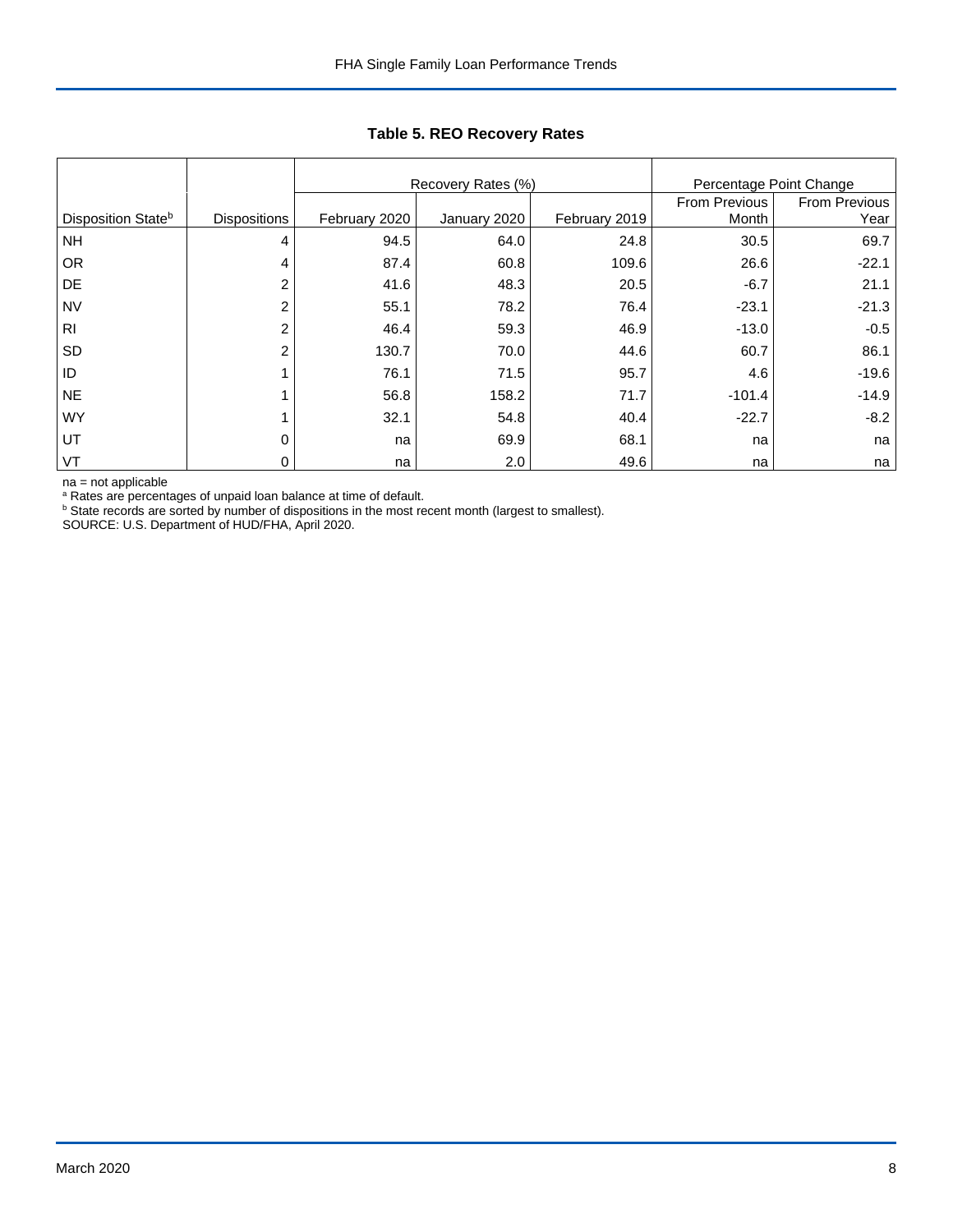|                                     |                | 2020    |         |         |                                                      |                               |                | 2019    |                |         |         |         |                |
|-------------------------------------|----------------|---------|---------|---------|------------------------------------------------------|-------------------------------|----------------|---------|----------------|---------|---------|---------|----------------|
| <b>Disposition Month</b>            | Feb            | Jan     | Dec     | Nov     | Oct                                                  | Sep                           | Aug            | Jul     | Jun            | May     | Apr     | Mar     | Feb            |
|                                     |                |         |         |         | Loss Components as Percent of Defaulted Loan Balance |                               |                |         |                |         |         |         |                |
| Claim Expenses <sup>a</sup> (%)     | 19.08          | 19.59   | 19.67   | 19.78   | 20.25                                                | 20.66                         | 20.36          | 20.05   | 20.95          | 20.74   | 20.81   | 20.85   | 21.43          |
| Holding Costs <sup>b</sup> (%)      | 5.26           | 5.27    | 5.31    | 5.36    | 5.58                                                 | 5.47                          | 4.95           | 4.92    | 5.16           | 5.35    | 5.12    | 5.16    | 5.12           |
| Loss on Collateral <sup>c</sup> (%) | 23.22          | 22.79   | 23.79   | 23.30   | 21.46                                                | 22.24                         | 21.96          | 21.35   | 20.79          | 22.13   | 24.56   | 23.42   | 26.08          |
| Sales Expense (%)                   | 4.97           | 5.21    | 4.81    | 5.04    | 4.95                                                 | 4.87                          | 4.93           | 5.03    | 5.00           | 4.92    | 4.66    | 4.84    | 4.66           |
| Program Discounts <sup>d</sup> (%)  | 0.10           | 0.42    | 0.08    | 0.36    | 0.22                                                 | 0.15                          | 0.23           | 0.37    | 0.30           | 0.29    | 0.11    | 0.20    | 0.16           |
| Net Loss Rate <sup>e</sup> (%)      | 49.16          | 50.98   | 51.51   | 51.10   | 49.50                                                | 50.83                         | 50.94          | 50.66   | 51.82          | 53.53   | 54.66   | 54.49   | 57.84          |
|                                     |                |         |         |         |                                                      | <b>Average Amount</b>         |                |         |                |         |         |         |                |
| Average Dollar Loss (\$)            | 57,853         | 60,363  | 62,038  | 61,635  | 58.775                                               | 60,334                        | 63,334         | 61,727  | 62,435         | 62,917  | 66,274  | 65,776  | 68,562         |
| Average Unpaid Balance (\$)         | 117,684        | 118,396 | 120,443 | 120,619 | 118,746                                              | 118,689                       | 124,336        | 121,835 | 120,480        | 117,544 | 121,258 | 120,711 | 118,537        |
|                                     |                |         |         |         |                                                      | <b>Occurrence Counts</b>      |                |         |                |         |         |         |                |
| Number of Dispositions              | 1,248          | 1,426   | 1,290   | 1,191   | 1,275                                                | 1,061                         | 1,199          | 1,249   | 1,157          | 1,355   | 1,292   | 1,444   | 1,409          |
| <b>Number of Discounts</b>          | $\overline{c}$ | 9       | 3       | 8       | 8                                                    | 5                             | $\overline{7}$ | 8       | $\overline{7}$ | 9       | 4       | 5       | $\overline{4}$ |
| <b>Stage</b>                        |                |         |         |         |                                                      | <b>Average Time in Months</b> |                |         |                |         |         |         |                |
| Delinquencyf                        | 9.8            | 9.6     | 9.8     | 10.5    | 10.6                                                 | 10.2                          | 10.5           | 10.0    | 10.3           | 10.8    | 11.2    | 11.1    | 10.3           |
| Foreclosure <sup>g</sup>            | 11.7           | 11.7    | 12.1    | 12.1    | 12.5                                                 | 12.3                          | 12.0           | 12.2    | 11.9           | 12.1    | 12.6    | 12.6    | 13.7           |
| Deed Transferh                      | 11.4           | 11.5    | 11.7    | 11.8    | 11.8                                                 | 12.3                          | 12.3           | 12.3    | 11.8           | 13.0    | 13.1    | 12.7    | 12.8           |
| <b>REO</b>                          | 4.5            | 4.4     | 4.4     | 4.4     | 4.3                                                  | 4.5                           | 4.3            | 4.2     | 4.2            | 4.1     | 4.2     | 4.2     | 4.3            |
| All Stages                          | 37.3           | 37.2    | 37.8    | 38.7    | 39.1                                                 | 39.3                          | 38.9           | 38.6    | 38.2           | 39.8    | 40.9    | 40.5    | 40.9           |

<span id="page-9-0"></span>**Table 6. REO Components of Loss by Property Disposition Month**

<sup>a</sup> Includes interest on principal.

**b** Management, maintenance, repairs, administration, and security, net of rent and other income.

<sup>c</sup> Value when foreclosed (UPB) minus value received in REO; does not include Streamline refinances.

<sup>d</sup> Rate over all dispositions; effect is greater in the cases where a discount actually is given.

<sup>e</sup> Profit (loss) divided by Unpaid Principal Balance (UPB). The listed cost categories are not exhaustive, and they will not sum to the loss rate

<sup>f</sup> First missed payment to date foreclosure initiated.

<sup>g</sup> Initiation of foreclosure proceedings to auction date.

h Auction date to HUD acquisition date.